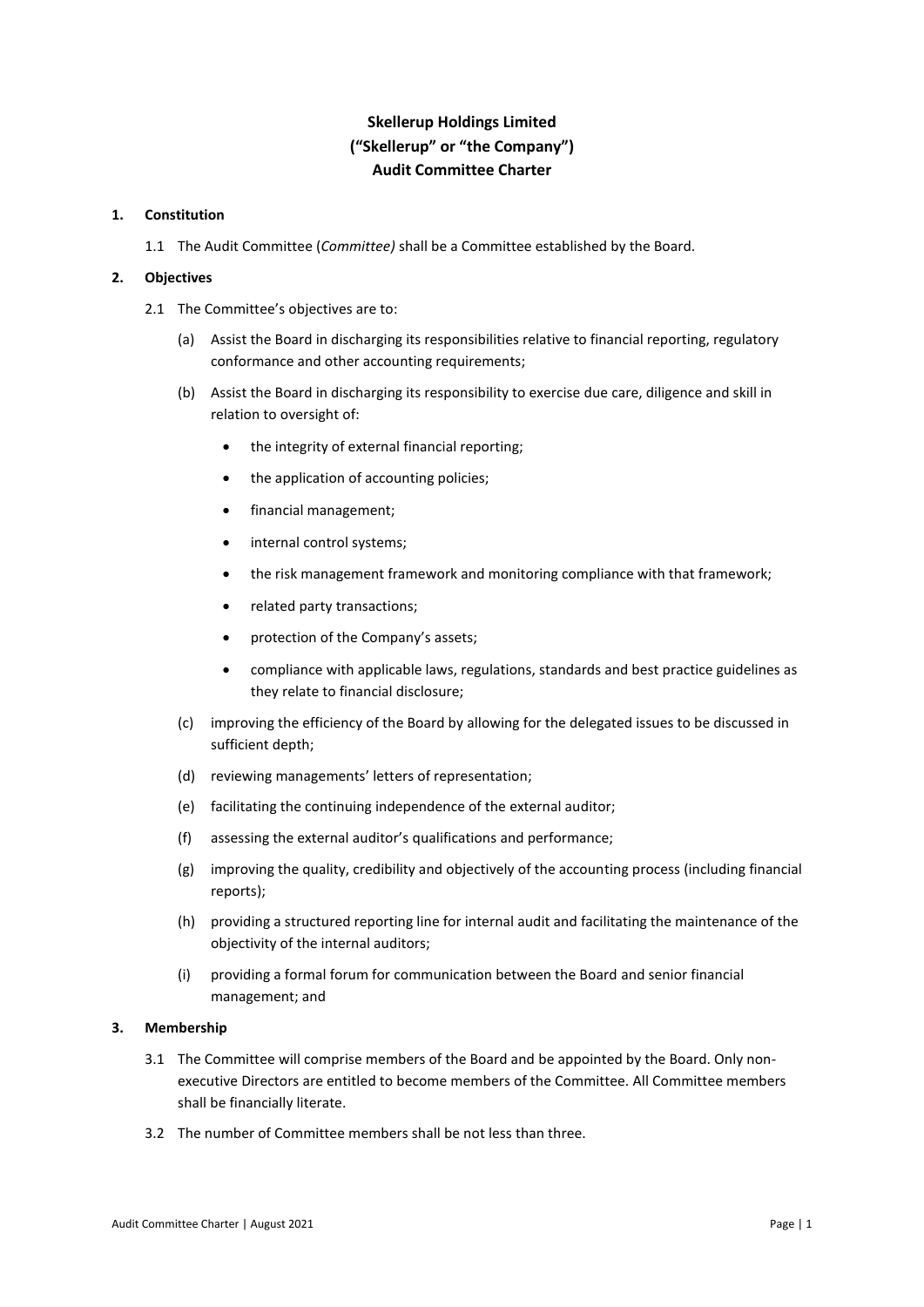- 3.3 The Committee must have one member who has a financial background. This person may be someone who:
	- as a result of acting as a public accountant or auditor or due to other relevant experience has appropriate knowledge of both Generally Accepted Accounting Practices (GAAP) and financial reporting proceedings and internal controls along with audit committee functions; and
	- is a member of the Chartered Accountants Australia and New Zealand; or
	- has held a Chief Financial Officer position at an issuer for a period greater than 24 months; or
- 3.4 The Board shall appoint the Chairperson of the Committee who shall not be the Chairperson of the Board.
- 3.5 The secretary of the Committee shall be appointed by the Board.

## **4. Quorum**

4.1 A quorum of members of the Committee shall be two.

### **5. Procedure**

- 5.1 Meetings shall be held not less than four times a year having regard to the Company's reporting and audit cycle.
- 5.2 Attending each meeting by a standing invitation are the Chief Executive Officer, Chief Financial Officer, internal risk management auditors, and representatives from the external auditors. From time to time the Chairperson of the Committee shall be entitled to request that the Committee meet without any of those persons.
- 5.3 All Directors may attend each meeting by standing invitation.
- 5.4 The external auditors and the internal risk management auditors are encouraged to meet as appropriate with the Committee Chairperson, independent of management. The Committee Chairperson will generally meet with management, the internal risk management auditors and the external auditors (either together or separately as the chairperson deems appropriate) before each Committee meeting and at other times as required.
- 5.5 The agenda and Committee papers will be prepared and circulated to all Directors of Skellerup including the members of the Committee prior to Committee meetings.
- 5.6 The Chairperson will report back to the Board the recommendations of the Committee at the Board meeting immediately following the Committee meeting.

## **6. Duties and Responsibilities**

- 6.1 For the purpose of this section:
	- "Statutory Audit Role" means services required by any law to be provided by the auditors, acting as such; and
	- "External financial reporting" means the half-yearly and annual financial statements, external audits/reviews, management discussion and analysis and any management letters (including management responses)
- 6.2 The Committee does not take actions or make decisions on behalf of the Board unless specifically mandated. The Board has delegated certain functions to the Committee which is responsible for: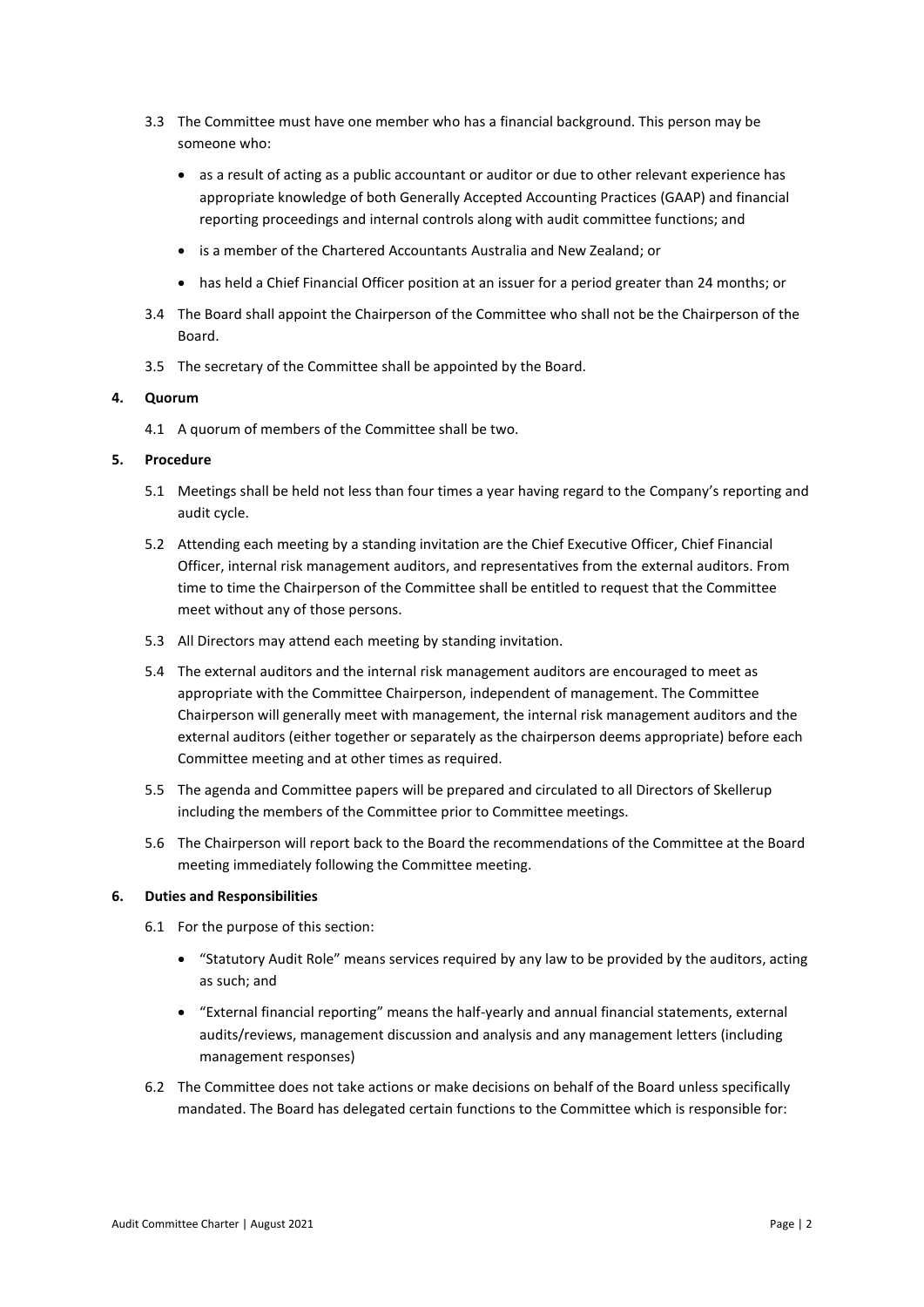### *General Responsibilities*

- Reviewing and discussing the "external financial reporting" with management, including whether the reporting is consistent with the Committee members' information and knowledge and whether it is adequate for shareholder needs;
- meeting with the external and internal auditors to discuss the practices and issues surrounding the external financial reporting;
- reporting the results of the review to the Board and recommending, if appropriate, the Board adopt the external financial reporting;
- liaison with internal and external auditors;
- review of the annual audit plan with the external auditors;
- assessment of the performance of financial management;
- review of audit findings and the annual financial statements
- review of half-year (interim) financial information;
- prior clearance of public releases of financial information to the media;
- review of accounting policies;
- oversight of compliance with statutory responsibilities relating to financial reporting and other accounting related requirements;
- review of the frequency and significance of all transaction between the Company and related parties and assessment of their propriety;
- assessment of the quality of the annual audit undertaken by the external auditors:
- review of the appointment of the external auditors and their fees;
- review of the internal auditors and their activities;
- ensuring that recommendations highlighted in internal audit reports are actioned by management;
- Supervision of special investigations when requested by the Board;
- Examination of any other matters referred to it by the Board;
- consider any regulatory compliance issues as may be referred to it by the Board; and

## *Responsibilities regarding Auditor Independence*

- addressing what, if any, services other than in their Statutory Audit Role may be provided by the auditors;
- ensuring that the ability and independence of the auditors to carry out their Statutory Audit Role is not impaired, or could reasonably be perceived to be impaired;
- providing for the monitoring and approval by the Committee of any service provided by the auditors to the Company other than in their Statutory Audit Role;
- review of the independence of the external auditors and the appropriateness of any non-audit services they undertake for the Company; and
- the Committee will develop and maintain an Audit Independence Policy to guide management and ensure audit independence is maintained.